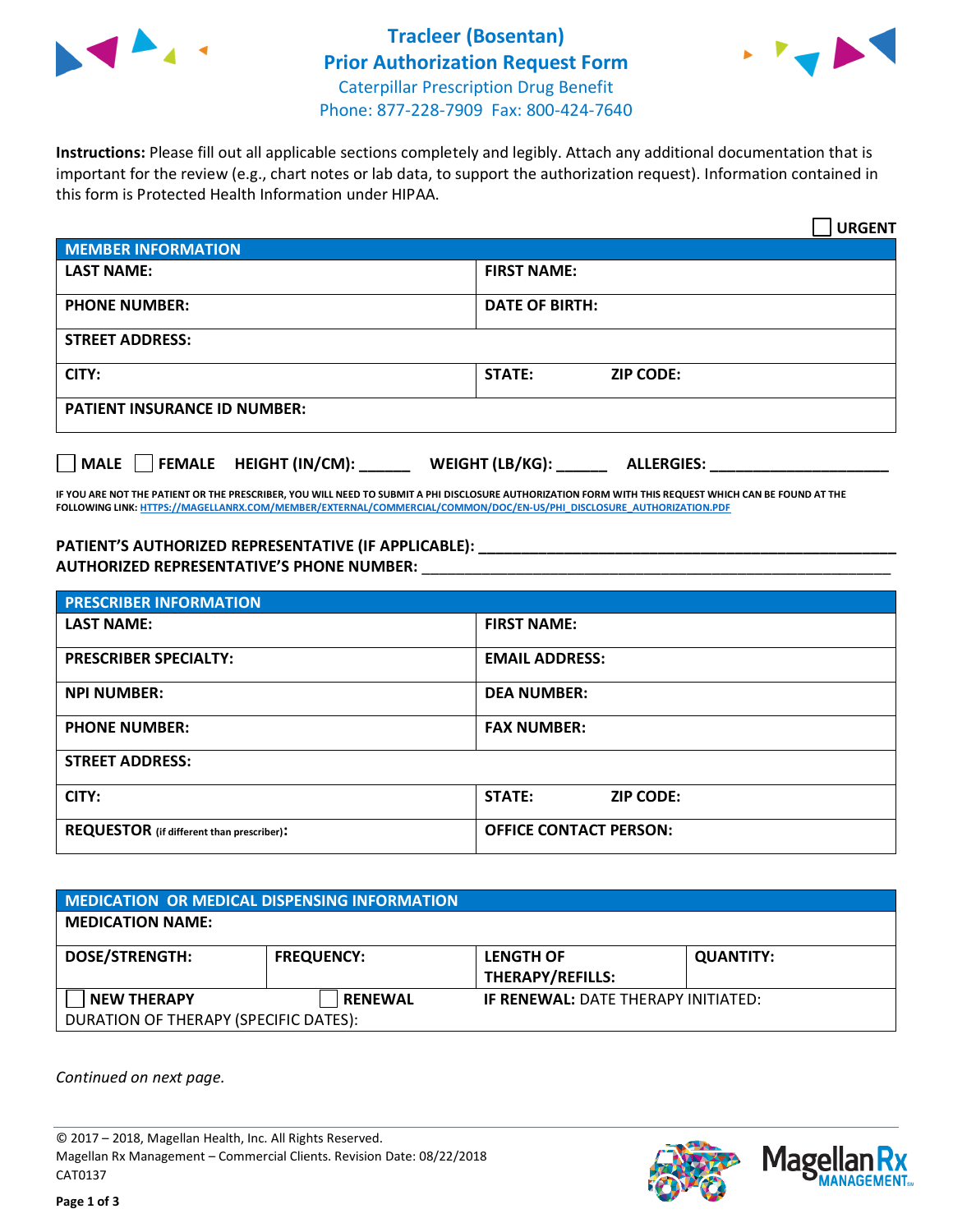



| <b>MEMBER'S LAST NAME:</b>                                                                                                                                                                                                                                                                                                                                                                                                                                                                                                                                                                                                                                                                                                                                                                                                                   | <b>MEMBER'S FIRST NAME:</b>                                        |                                                       |  |  |
|----------------------------------------------------------------------------------------------------------------------------------------------------------------------------------------------------------------------------------------------------------------------------------------------------------------------------------------------------------------------------------------------------------------------------------------------------------------------------------------------------------------------------------------------------------------------------------------------------------------------------------------------------------------------------------------------------------------------------------------------------------------------------------------------------------------------------------------------|--------------------------------------------------------------------|-------------------------------------------------------|--|--|
|                                                                                                                                                                                                                                                                                                                                                                                                                                                                                                                                                                                                                                                                                                                                                                                                                                              | 1. HAS THE PATIENT TRIED ANY OTHER MEDICATIONS FOR THIS CONDITION? | YES (if yes, complete below)<br><b>NO</b>             |  |  |
| <b>MEDICATION/THERAPY (SPECIFY</b><br>DRUG NAME AND DOSAGE):                                                                                                                                                                                                                                                                                                                                                                                                                                                                                                                                                                                                                                                                                                                                                                                 | <b>DURATION OF THERAPY (SPECIFY</b><br>DATES):                     | <b>RESPONSE/REASON FOR</b><br><b>FAILURE/ALLERGY:</b> |  |  |
| <b>2. LIST DIAGNOSES:</b>                                                                                                                                                                                                                                                                                                                                                                                                                                                                                                                                                                                                                                                                                                                                                                                                                    |                                                                    | <b>ICD-10:</b>                                        |  |  |
| □ Pulmonary arterial hypertension (PAH)<br>□ Other diagnosis:<br>ICD-10<br>3. REQUIRED CLINICAL INFORMATION: PLEASE PROVIDE ALL RELEVANT CLINICAL INFORMATION TO SUPPORT A                                                                                                                                                                                                                                                                                                                                                                                                                                                                                                                                                                                                                                                                   |                                                                    |                                                       |  |  |
| PRIOR AUTHORIZATION.                                                                                                                                                                                                                                                                                                                                                                                                                                                                                                                                                                                                                                                                                                                                                                                                                         |                                                                    |                                                       |  |  |
| <b>Clinical Information:</b><br>Is the requested medication prescribed by a pulmonologist, cardiologist, nephrologist, or rheumatologist? $\Box$ Yes $\Box$<br><b>No</b><br>Does the patient have a diagnosis of pulmonary arterial hypertension (WHO Group 1)? $\Box$ Yes $\Box$ No<br>Please submit documentation.<br>Select if the patient has any of the following causes for pulmonary arterial hypertension (PAH):<br>Please submit documentation.<br>□ Idiopathic/Primary PAH<br><b>Drugs and toxin induced</b><br>□ Connective tissue disease (e.g., Lupus/SLE, RA scleroderma, systemic sclerosis, CREST syndrome, polymyositis,<br>polyarteritis nodosa, mixed connective tissue disease)<br>□ HIV infection<br><b>D</b> Portal hypertension<br>□ Congenital heart disease<br>$\Box$ Schistosomiasis<br>□ Chronic hemolytic anemia |                                                                    |                                                       |  |  |
| Does the patient experience WHO Functional Class II through IV symptoms? □ Yes □ No Please submit<br>documentation.                                                                                                                                                                                                                                                                                                                                                                                                                                                                                                                                                                                                                                                                                                                          |                                                                    |                                                       |  |  |
| Select if the patient's cardiac catheterization report meets any of the following:*<br>□ MPAP 25 mmHg or greater + PCWP less than 19 mmHg/LVEDP not reported<br>□ MPAP 25 mmHg or greater + LVEDP less than 19 mmHg/PCWP not reported<br>$\Box$ MPAP 25 mmHg or greater + PCWP less than 19 mmHg + LVEDP less than 19 mmHg<br>*Please provide a copy of the report.<br>For Tracleer, also answer the following:<br>Is the patient enrolled in the Tracleer Access Program (TAP)? $\Box$ Yes $\Box$ No                                                                                                                                                                                                                                                                                                                                        |                                                                    |                                                       |  |  |
|                                                                                                                                                                                                                                                                                                                                                                                                                                                                                                                                                                                                                                                                                                                                                                                                                                              |                                                                    |                                                       |  |  |

© 2017 – 2018, Magellan Health, Inc. All Rights Reserved. Magellan Rx Management – Commercial Clients. Revision Date: 08/22/2018 CAT0137